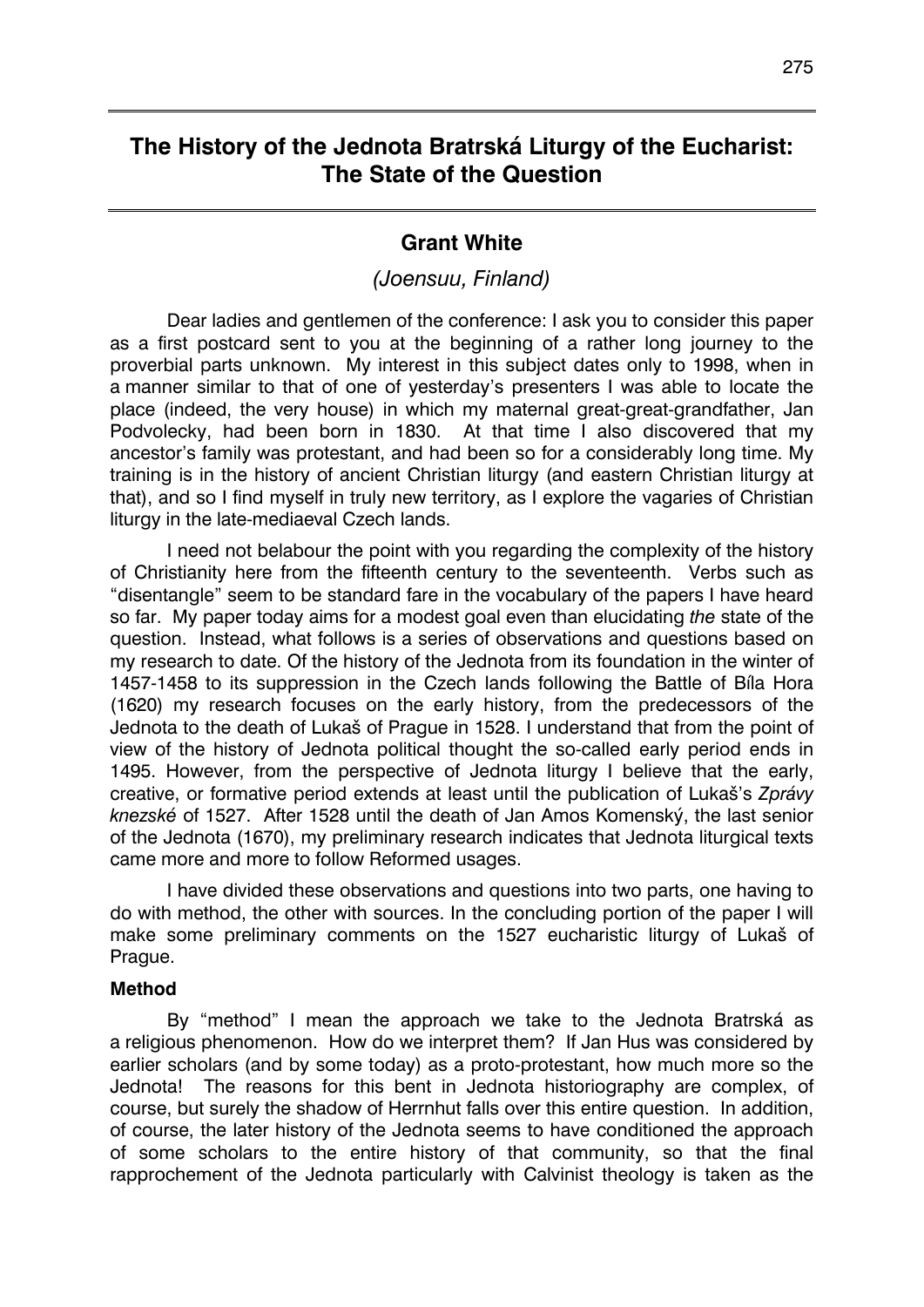ultimate reason for the Jednota's existence. This kind of protestant historiography is exemplified in my opinion by Řičan's history of the Jednota, which is the only history of the Jednota by a Czech scholar I know of which has been translated into English.

From the persepective of the history of the eucharistic liturgy or liturgies of the Brethren this historiographical perspective is unfortunate and unhelpful because not only does it cast the early Brethren as proto-Calvinists (or even proto-Anabaptists), but it also then casts the Brethren's liturgical practices in the anachronistic light of Calvinist (and even Anabaptist?) liturgical expectations and stereotypes. Thus (so the argument goes), if the early Brethren were proto-Protestants, then their liturgy must have been so as well.

Řičan's treatment of the liturgical work of Lukaš of Prague, the putative author of the 1527 Jednota liturgy of the eucharist (the term "Lord's Supper" appears for the first time only in the Brethren Agenda of 1580), exemplifies this tendency, in my view:

He [i.e., Lukaš] was remembered by later generations as *elegantiae templorum amator* (lover of fairly fashioned temples). The old Brethren, out of their opposition to "church" worship, preferred as much as possible simplicity and freedom. Brother Lukaš here, as in many other matters, turned toward the Hussites and Catholics. He wished to have the services enriched, and their celebration mattered to him.<sup>[1](#page-1-0)</sup>

The question in this passage has to do with Řičan's assertion that the "old Brethren" wanted "simplicity and freedom" in their liturgies. Where does Řičan derive this view? It has been suggested that Řičan alludes here to the significant influence of Petr Chelčický on the Jednota: that the anarchist thinker's call to return to the way of life of the primitive Christians must have included a call to rejection of the Catholic Church's developed liturgy.<sup>[2](#page-1-1)</sup> However, it must be remembered that in the Middle Ages there were other movements, such as the Franciscans, advocating the embrace of the *vita apostolica* but which retained the structure and content of the Catholic Mass and daily office. At the very least, Řičan comes dangerously close to Protestantizing the early Brethren. Although he was the leader of the movement of the Brethren away from the ideas of Chelčický into the relative mainstream of society in Bohemia, we are still left wondering about the extent to which Lukaš represented any kind of continuity with the practice of the first generation of Brethren, liturgical practice included.

#### **The Eucharist in** *Zprávy knezské* **(1527)**

-

The first complete liturgy of the eucharist available to us is the 1527 rite by Lukaš of Prague. Prof. Josef Smolík of the Evangelical Theological Faculty of the Charles University published an edition of this rite, along with a translation into German, in *Coena Domini.<sup>[3](#page-1-2)</sup>* Smolík based his text on the 1527 edition of Lukáš's

<span id="page-1-0"></span><sup>&</sup>lt;sup>1</sup> Rudolf Říčan, *The History of the Unity of Brethren*, trans. C. Daniel Crews (Bethlehem PA and Winston-Salem NC, 1992) 104.

<span id="page-1-1"></span> $2$  I am indebted to Dr. Thomas Fudge, who offered this suggestion during the discussion following the presentation of this paper.

<span id="page-1-2"></span><sup>3</sup> "Das Abendmahl nach den Ordnungen der Brüderunität," in Irmgard Pahl, ed., *Coena Domini I: Die Abendmahlsliturgie der Reformationskirchen im 16./17. Jahrhundert*, [Spicilegium Friburgense 29] (Freiburg, 1983) 543-561. The inclusion of this liturgy in a collection of Reformation liturgies of the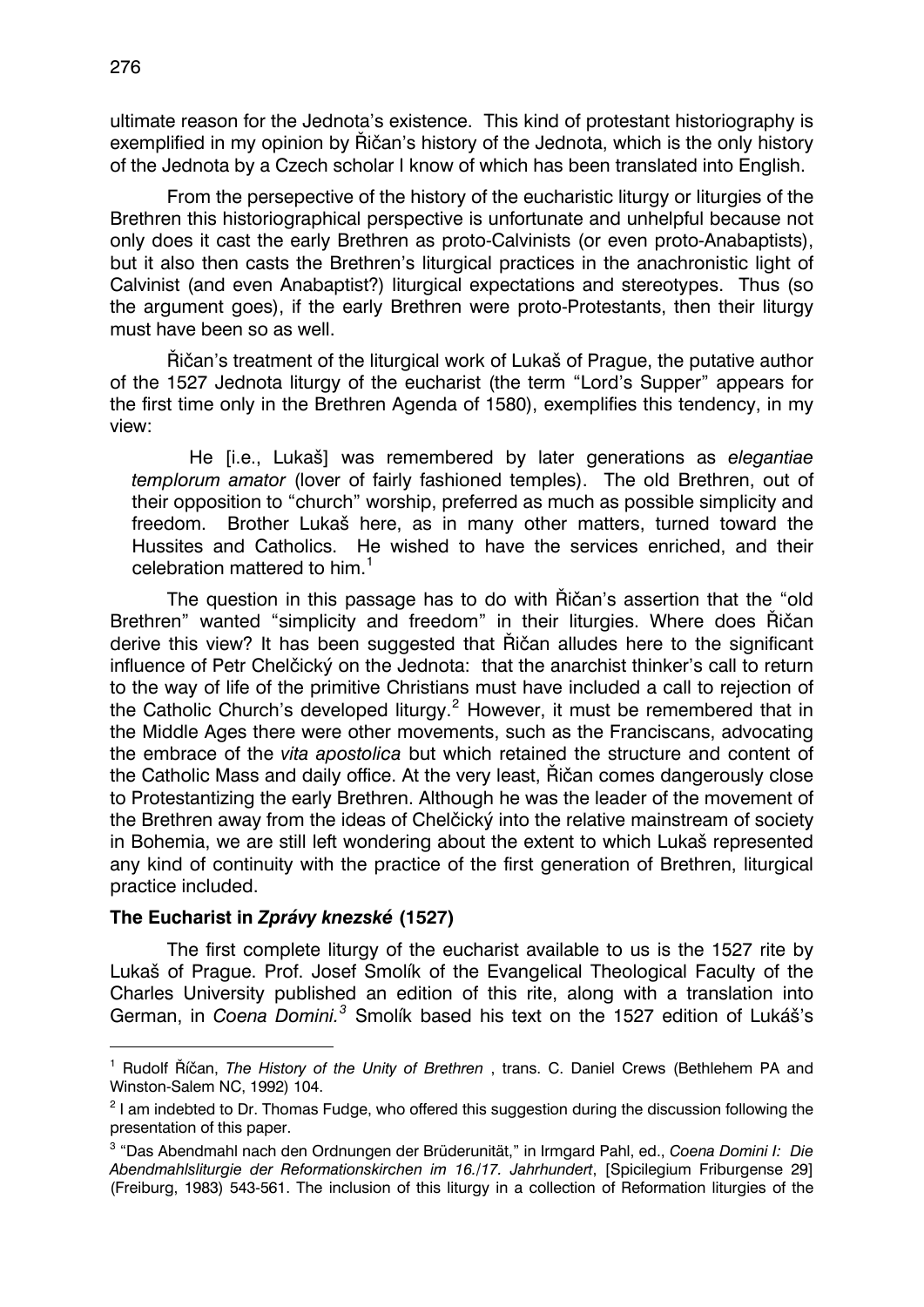*Zprávy kněžské* (Priestly Notes) in the Statní Okresní Archív in Brno.[4](#page-2-0) According to Smolík, this liturgy actually began to be used by the Jednota in 1518, and was the basis for the liturgy of the Lord's Supper in the later Jednota agenda of 1580 and 1612.<sup>[5](#page-2-1)</sup> However, Smolík also notes that the exhortations highlighting Lukáš's distinctive theology of the sacramental presence of Christ in the eucharist were reduced in the later Jednota agenda.<sup>[6](#page-2-2)</sup>

I have seven brief observations to make regarding Lukáš's 1527 liturgy. 1. It does not appear to parallel Luther's 1526 *Deutsche Messe*, with its focus on the Sanctus and the Words of Institution. It is rather a collection of prayers and admonitions leading up to the consecration of the elements via the *verba*. 2. Nor does it appear to have been influenced by Zwingli's early recasting of the Roman Canon in his 1523 *Epicheiresis*. Zwingli's work is an elegant re-forming of the collection of prayers which make up the Canon, into four prayers reflecting the themes of the Canon, but at the same time expressing Zwingli's emerging theology of the eucharist. In other words, Zwingli's work displays a kind of tidying-up of the Canon (and much else, of course). "Tidy" is not a word befitting Lukáš's rite! However, it is possible that it is patient of comparison with the *Epicheiresis* if one considers both liturgies to be relatively conservative recastings of the Roman Mass. 3. As Smolík points out, the 1527 rite reflects again and again Lukáš's particular theology of the sacramental presence of Christ.<sup>[7](#page-2-3)</sup> 4. There is significant offertory language in the 1527 rite, which it combines with the *verba*. Clearly, unlike Luther, Zwingli, or (later) Calvin, eucharistic sacrifice was not a driving factor for liturgical change. 5. The rite emphasizes the "true" (*vere*) presence of Christ in the eucharist. This emphasis probably reflects the desire of the Jednota to distance themselves from other Czech reforming movements of the time which denied such presence. 6. The *verba* play a central role in the consecration of the elements, as they do in the entire mediaeval western Catholic tradition. As others have pointed out, Luther's revisions of the Canon, which had the effect of emphasizing even more the words of institution, simply brought the scholastic theology of the means of consecration of the eucharist to its logical conclusion. However, Lukáš differs from Luther in rubrically indicating, after the recitation of the *verba*, that the gifts had been consecrated. Why the 1527 rite should point out the consecration is not entirely clear. It is possible that among the Jednota members were people with ties or backgrounds in more radical groups which did not recognize the presence of Christ in the eucharist, and so rubrical emphasis on the fact of consecration may have been necessary for the instruction of priests who either came from or leaned toward such groups. 7. The 1527 rite uses the term *canon*, but not in the same sense as the word was used by Catholics to refer to the *Canon Missae*. However, as David Holeton has pointed out, the term might bear a relationship to the terminology used

<span id="page-2-2"></span><sup>6</sup> *Ibid.* 544.

-

Lord's Supper begs the question of the proper location of the Jednota liturgies of the eucharist: with the late medieval tradition, or with Reformation traditions.

<span id="page-2-0"></span><sup>&</sup>lt;sup>4</sup> *Ibid.* 543. The book bears the signature G 21 III 582. Smolík notes (note 1) that the title page of this edition bears the date 1523, although the final page of the book is dated 1527.

<span id="page-2-1"></span><sup>5</sup> *Ibid.* 543-544.

<span id="page-2-3"></span> $<sup>7</sup>$  The standard discussion of Lukáš's theology of the modes of Christ's presence remains Erhard</sup> Peschke, *Die Theologie der böhmischen Brüder in ihrer Frühzeit*, (Stuttgart, 1935) 1/1:221-304, esp. 272-304.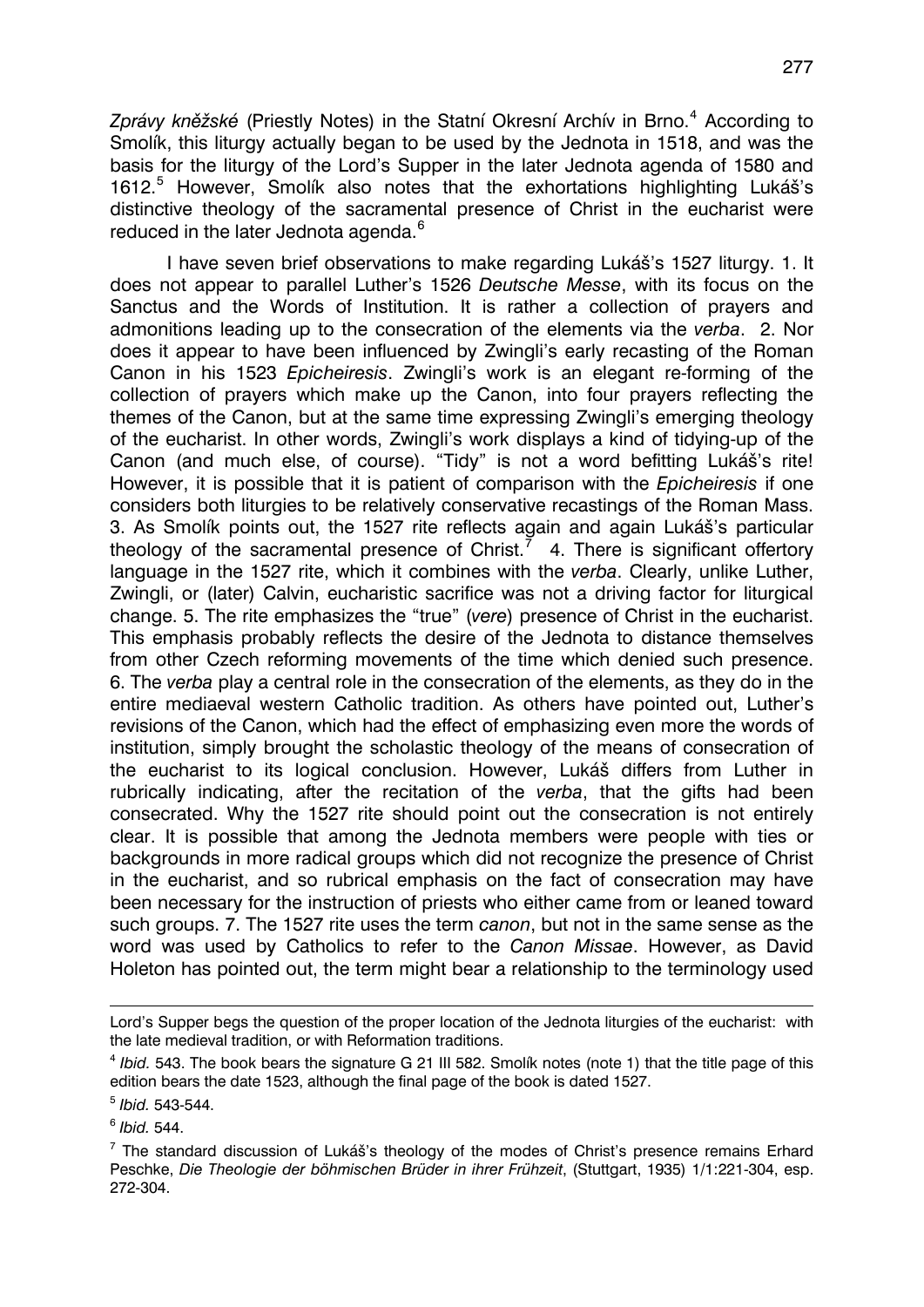to denote the large collection of offertory prayers called the *canon minor* which developed before the *canon* proper in the late Middle Ages. If there is a positive relationship between the two usages, Lukáš may have been liturgically conservative indeed. $8$ 

### **Sources**

-

The earliest printed sources include the 1527 edition of the *Zprávy kněžské*, the *Agenda při Wečeře Páně* (Kralitz, 1580), and its second edition (Kralitz, 1612). In his discussion of the Jednota in Poland, Joseph Müller mentions in passing a Jednota agenda printed in 1620 in Prague.

It is not yet possible to say much about manuscript sources containing texts of Jednota liturgies of the eucharist, because there is yet to be done the basic foundational research in the archives of the Czech Republic, Poland, and Germany. However, Jaroslav Bidlo in the third volume of his history of the Jednota also mentions one Polish manuscript containing Jednota agenda, and two Herrnhut manuscripts of Jednota liturgical texts.<sup>[10](#page-3-2)</sup> I have not found other references in the secondary literature to manuscripts. However, I can report on my preliminary examination of two books in the National Library in Prague, listed as numbers 426 and 429 in Truhlař's catalogue of Czech manuscripts in the Charles University Library.<sup>[11](#page-3-3)</sup>

Truhlář 426 is entitled *Agenda Czeska*, and was printed in 1581.<sup>[12](#page-3-4)</sup> An inscription on the inside right cover page (1v) reads "T-R. P.G. Thomas Richter Pastor Gebhardsdorfensis: 1731." Gebhardsdorf is a small town in southwestern Silesia, on the border with Bohemia (modern Giebułtow in Poland). How the book came to Prague is unknown. It contains both the printed text of 1581, and manuscript additions to the book in what I believe are at least five different hands, in twenty-one pages preceding the beginning of the printed text, and in nineteen pages following the end of the printed text.

Page 3b of the manuscript material preceding the printed text contains a seven-part "Cultus divini Ordo Ecclesiasticus, " a liturgy comprising hymns, prayers, reading, and preaching. Collects for the church year, including the four Sundays of Advent, Christmas, New Year, Good Friday (which the text calls *Die Parasceve*), Easter, Ascension, Pentecost, Trinity, John the Baptist, the Visitation, Michael the Archangel, Apostles' feasts, and a Penitential Day (8a-20a). There is much more manuscript liturgical material, including what appears to be a prayer of

<span id="page-3-0"></span><sup>&</sup>lt;sup>8</sup> My thanks to Prof. David Holeton for suggesting this possibility.

<span id="page-3-1"></span><sup>&</sup>lt;sup>9</sup> "Exemplar Prag. Mus. 37F37. Agenda für Taufe und Abendmahl gedruckt 1620 bei Kaniel Karl Karlsberg in Prag. Durckort und Inhalt der Agenda beweisen, dass sie nur für die böhmische Unität bestimmt war. Darum kann als ihr Verfasser wohl nur Cyrill in Fragen kommen." Joseph Th. Müller, *Geschichte der Böhmischen Brüder*, III. Band: *Die polnische Unität 1548-1793* (Herrnhut, 1931) 227, n. 125.

<span id="page-3-2"></span><sup>10</sup> Jaroslav Bidlo, *Jednota bratrská v prvním vyhnanství*, Čast III: (1572-1586), (Prague, 1909) 140, n. 3.

<span id="page-3-3"></span><sup>11</sup> Josef Truhlář, *Katalog českých rukopisů c.k. veřejné a universitní knihovny pražské* (Prague, 1906). The book, which now resides in the collections of the National Library in Prague, bears the signature přiv. 54.F.507.

<span id="page-3-4"></span><sup>12</sup> *Agenda Czeska/to gest Spis o Ceremoných a pořadcých Cýrkevnijch kterak seslowem Bužijm a swatostmi Krzstowýmí/lídu w Kralowstwij Cžeskem prawdu Ewangelium swatého magijcýmu a mílugijcýmu/posluhowati má. M.D.LXXXj*.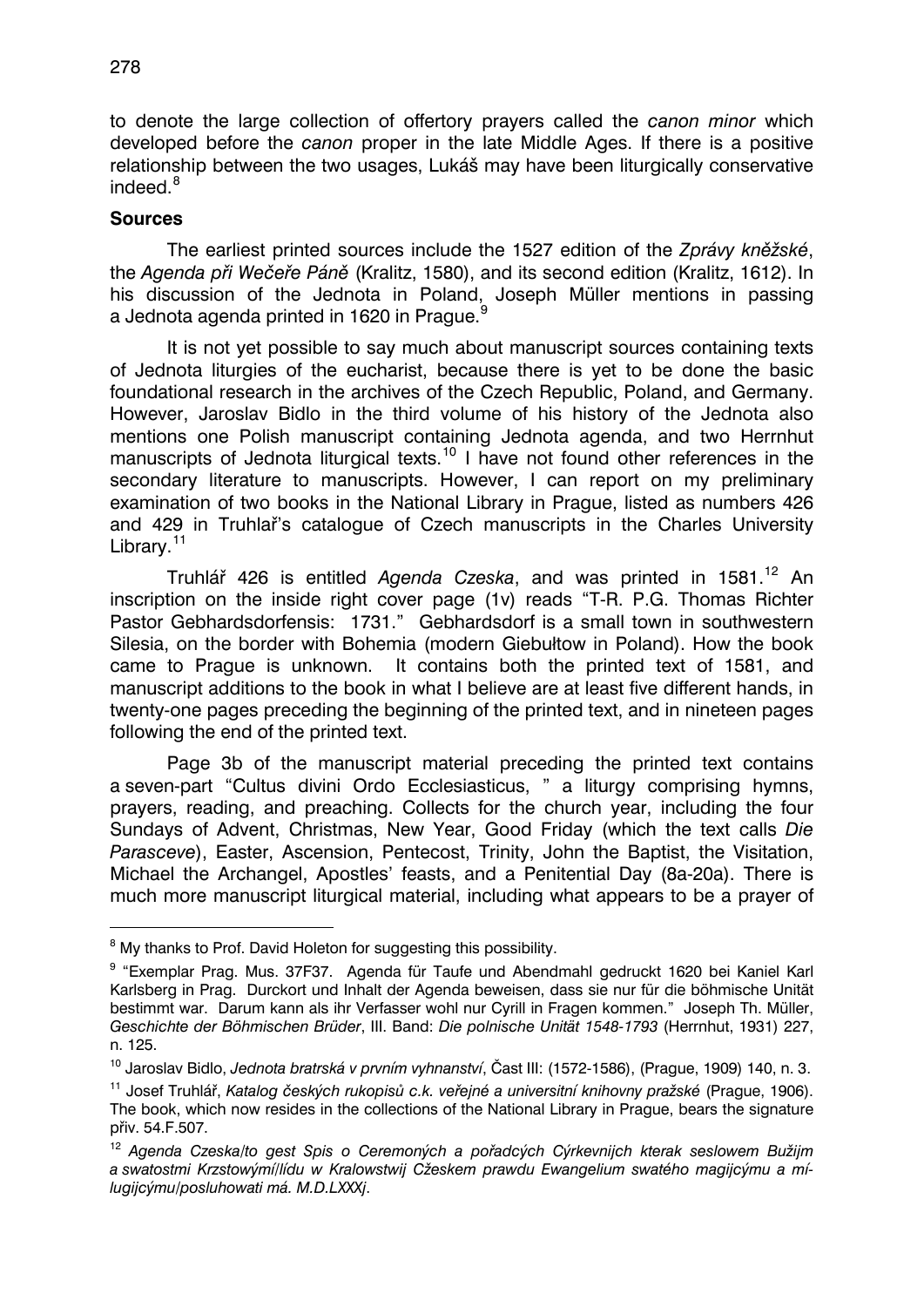consecration for the Lord's Supper. The striking aspect of the manuscript portions of Truhlář 426 lies in their apparent difference from the content of the printed *Agenda*. Was it intended to supplement the printed text, or to replace it when the confessional allegiance of the parish changed?

Other evidence in the book points strongly to its Lutheran identity. The Agenda does contain a feast of "Master Jan Hus."<sup>[13](#page-4-0)</sup> But, as David Holeton has pointed out, the text makes clear that that feast, as well as the Division of the Apostles and the feast of the Transfiguration, are in the book because of their celebration in Bohemia but that they are adiaphora.[14](#page-4-1) In addition, the Preface to the Reader notes that the text of the *Agenda* had been compared with the liturgies in use in Wittenberg, Brandenburg, and Würzburg.[15](#page-4-2) To what history does this book witness? Perhaps this copy of the *Agenda Czeska* reflects ongoing liturgical development in this particular Silesian parish, which in the period from 1581 to the time of the manuscript additions gradually moved away from the specifically Bohemian practices of the *Agenda* to usages of other origins. More research must be done before it is possible to draw sustainable conclusions.

Truhlář 429, described by Truhlář as *modlitby ranni* (daily prayers), but it actually contains far more.<sup>[16](#page-4-3)</sup> It is first a Czech psalter printed in 1581. But as with Truhlař 426, it also contains manuscript additions, including texts bearing the title *Spowed chegicy fstolu večeře Páně gitj podle spusobu cyrkwe evangelickych, augsspurgskau konffesy se sprawugicych*. I cannot, however, immediately identify any of the several prayers before the invitation to communion, or the several prayers before and after receiving the Lord's Supper, with any Lutheran liturgical text of which I am aware. It appears that at least some of the prayers are intended for private use, because they are in the first person. However, not all of the prayers are so constructed.

A key liturgical question for both of the above texts concerns the identification of the manuscript prayers noted above with known Jednota, Lutheran, or Reformed texts. I am continuing to analyze Truhlař 426 and 429, and three other manuscripts enumerated in volume one of Bartoš's *Soupis* which I believe could be Jednota liturgical texts.<sup>[17](#page-4-4)</sup>

#### **Concluding Questions**

The above very modest observations regarding the history of the eucharist in the Jednota Bratrská obviously raise more questions than they suggest definitive answers. There is much fundamental research yet to be done in Czech, Polish, and German archives. However, allow me to conclude with four questions which the research so far suggests. 1. What precisely are the manuscript and printed sources for Jednota liturgical practice from the emergence of the Jednota as a distinctive

-

<span id="page-4-0"></span><sup>13</sup> *Ibid.* 65.

<span id="page-4-1"></span><sup>&</sup>lt;sup>14</sup> Latin text, page B3b, Czech text, page A4b, E-mail message to author, 8 February 2002. Lam grateful to Professor David Holeton for this information and that which appears in the following note.

<span id="page-4-2"></span><sup>&</sup>lt;sup>15</sup> Latin text, page B2b, Czech text, page A3a. E-mail message to author, 8 February 2002.

<span id="page-4-3"></span><sup>&</sup>lt;sup>16</sup> This book, which also now resides in the National Library, bears the signature přiv. 54.G.173. = Tresor F 83.

<span id="page-4-4"></span><sup>17</sup> F.M. Bartoš, *Soupis rukopisů Národního musea v Praze. Pars Prior: Codices bohemicos complectens* (Prague, 1926), nos. 139, 333, and 455.